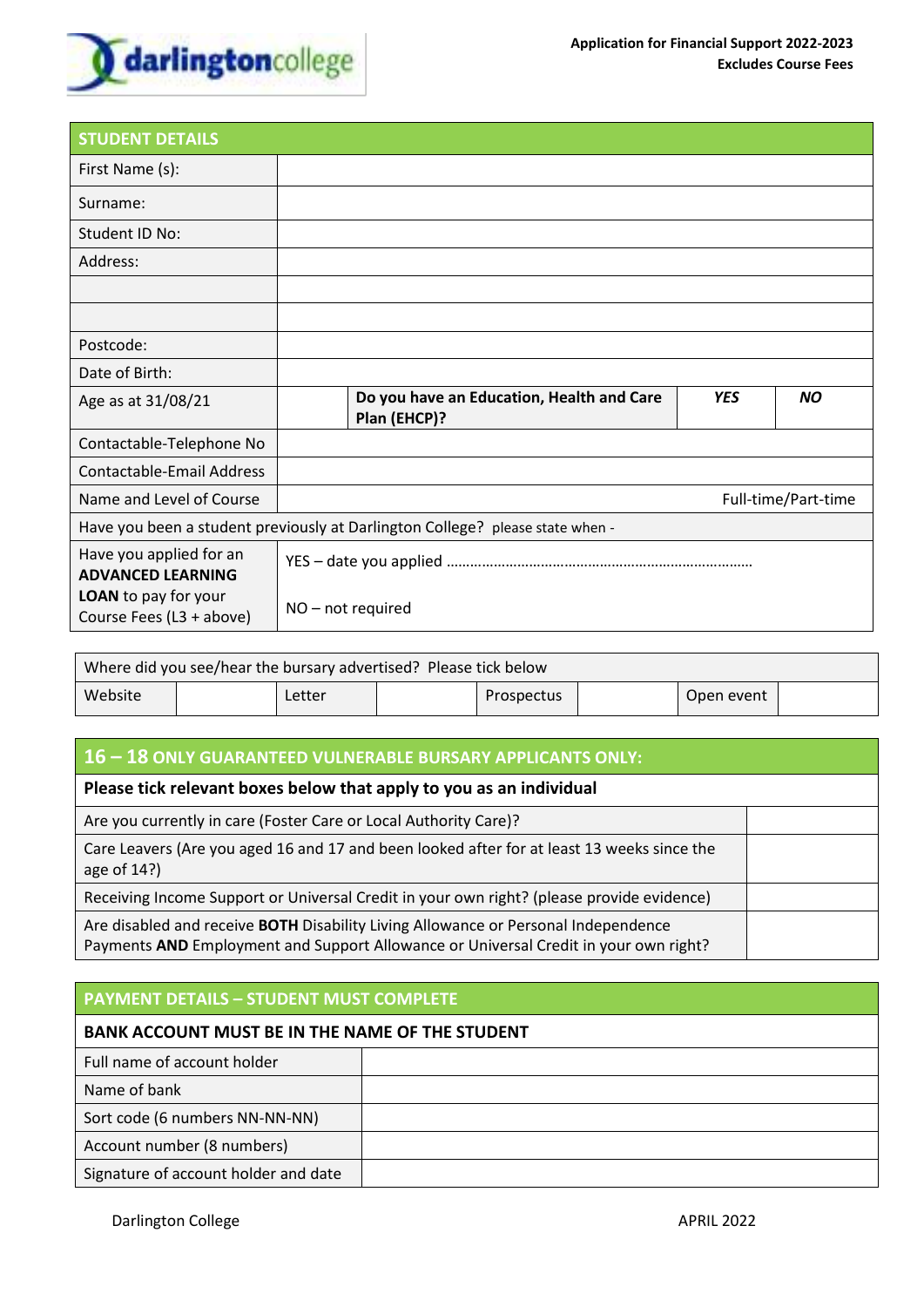### **HOUSEHOLD DETAILS AND RESIDENTIAL STATUS – please tick status on both sides**

| <b>WHO DO YOU LIVE WITH? (Please tick)</b> | <b>RESIDENTIAL STATUS (Please tick)</b>                                                            |  |  |
|--------------------------------------------|----------------------------------------------------------------------------------------------------|--|--|
| Parents/Family                             | I am a British Citizen (I was born in the UK and have been living in                               |  |  |
|                                            | the UK for 3 or more years)                                                                        |  |  |
| Legal Guardians                            | I am an EU/EEA Citizen (I was born in the EU/EEA and have been                                     |  |  |
|                                            | living in the UK/EU/EEA for 3 or more years)                                                       |  |  |
| Alone                                      | I was born outside the UK but have settled* status and have been                                   |  |  |
|                                            | ordinarily resident in the UK for 3 or more years                                                  |  |  |
| Spouse/Partner                             | I am a refugee and have been living in the UK since being given                                    |  |  |
|                                            | refugee status                                                                                     |  |  |
| Single (with children)                     | l am an asylum seeker                                                                              |  |  |
| Other please specify                       | Other immigration status (please specify)                                                          |  |  |
|                                            | <b>N.B.</b> If you were born outside the UK please provide your passport or Home Office documents. |  |  |

**\*** settled means having either indefinite leave to enter or remain or having the right of abode in the UK.

## **HOUSEHOLD DOCUMENTATION REQUIRED**

**Please tick all income categories** that all members of the household receive and provide original documentation of this evidence. **IF YOU CANNOT PROVIDE ORIGINAL LETTERS PLEASE SUPPORT YOUR APPLICATION BY PROVIDING 3 FULL MONTHS BANK STATEMENTS FROM APRIL 2022 which must show full name/address** (all original documentation will be handed back to the student)

| <b>INCOME</b>                                              | <b>EVIDENCE REQUIRED</b>                                                                                                                                                                                                                            | <b>PLEASE TICK</b> |
|------------------------------------------------------------|-----------------------------------------------------------------------------------------------------------------------------------------------------------------------------------------------------------------------------------------------------|--------------------|
| <b>INCOME SUPPORT</b>                                      | Most recent letter issued in 2022 within the last 3 months, all pages<br>showing name, address and amount of Income Support received.                                                                                                               |                    |
| <b>EMPLOYMENT SUPPORT</b><br><b>ALLOWANCE</b>              | Most recent letter issued in 2022 within the last 3 months, all pages<br>showing name, address and amount of Employment Support<br>received.                                                                                                        |                    |
| <b>JOB SEEKERS ALLOWANCE</b>                               | Most recent letter issued in 2022 within the last 3 months, all pages<br>showing name, address and amount of Job Seekers received.                                                                                                                  |                    |
| UNIVERSAL CREDIT                                           | Please log into your Universal Credit account and print out the most<br>recent 3 months FULL statements from April 2022.                                                                                                                            |                    |
| <b>CHILD MAINTENANCE</b>                                   | Most recent CSA letter or 3 months FULL bank statements from April<br>2022.                                                                                                                                                                         |                    |
| WORKING, CHILD OR<br>PENSION TAX CREDITS                   | Full award notice letter headed 'TAX CREDITS AWARD FOR<br>06/04/2022 TO 05/04/2023' (we cannot accept award letters from<br>the previous years). We will also accept your END OF YEAR<br>SUMMARY LETTER as long as it shows payments for 2022/2023. |                    |
| <b>INCOME FROM FULL/PART</b><br><b>TIME EMPLOYMENT</b>     | P60 dated April 2022, or three consecutive wage slips after April<br>2022.                                                                                                                                                                          |                    |
| SELF EMPLOYED INCOME                                       | Most recent SA302 or letter from Accountant.                                                                                                                                                                                                        |                    |
| <b>ANY PENSIONS/OTHER</b><br><b>INCOME</b>                 | Most recent letter issued, all pages showing name, address and<br>amount of pensions received, OR information on other income.                                                                                                                      |                    |
| <b>CHILD BENEFIT</b>                                       | Award letter or 3 full months bank statements from April 2022 (only<br>required if not receiving Child Tax Credits or Universal Credit)                                                                                                             |                    |
| <b>DISABILITY BENEFITS</b>                                 | Most recent letter issued in 2022 within the last 3 months, all pages<br>showing name, address and amount of Disability received. Or three<br>full months bank statements after April 2022.                                                         |                    |
| <b>COUNCIL TAX BENEFIT &amp;</b><br><b>HOUSING BENEFIT</b> | Most recent letter issued from April 2022, showing name, address<br>and amount of Council Tax received.                                                                                                                                             |                    |
| ANY OTHER INCOME                                           | Most recent letter issued April 2022 or 3 months bank statements.                                                                                                                                                                                   |                    |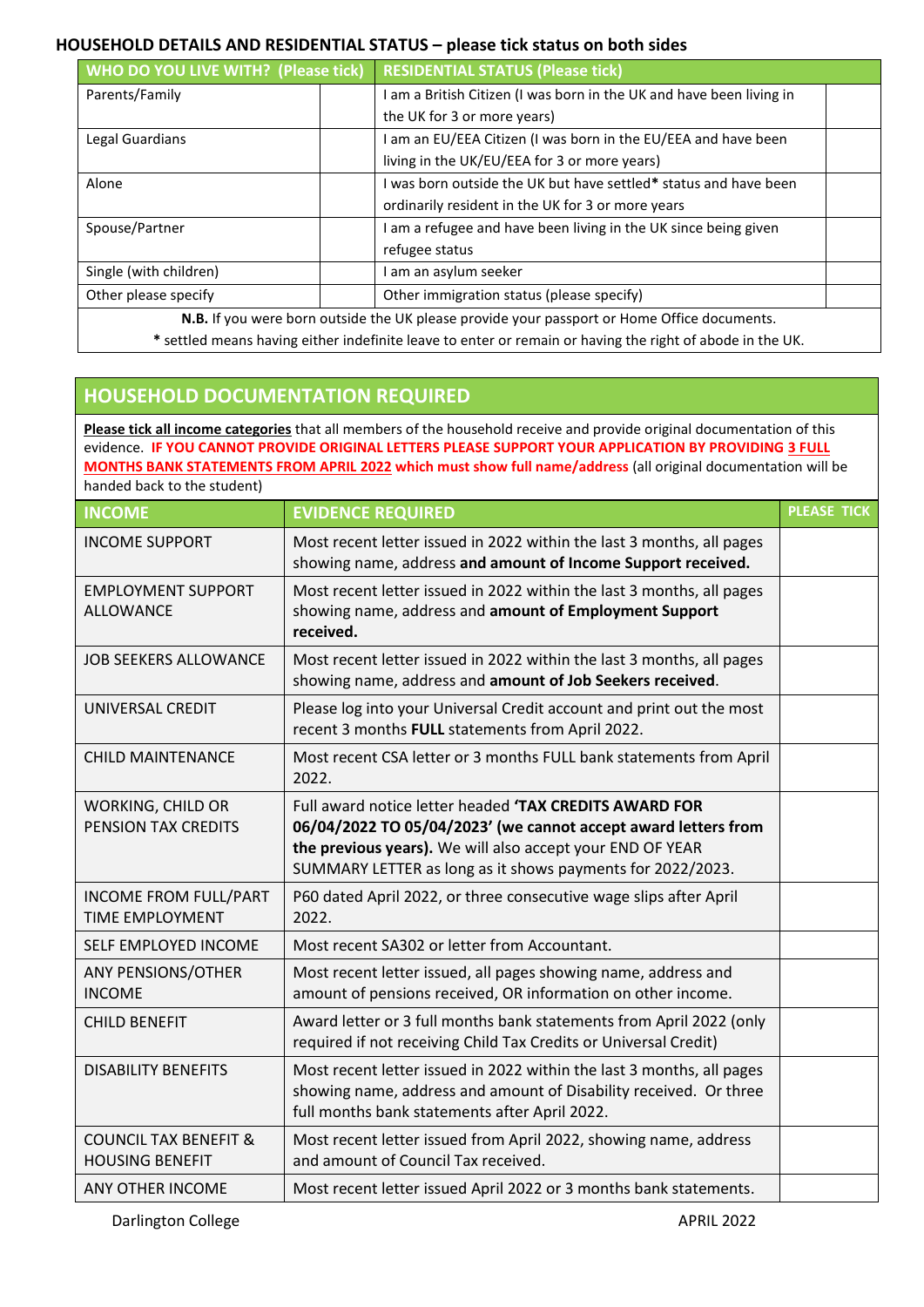| <b>WHAT FINANCIAL ASSISTANCE IS REQUIRED (please tick)</b>                                                |                                                                     |                                                                                                         |  |  |
|-----------------------------------------------------------------------------------------------------------|---------------------------------------------------------------------|---------------------------------------------------------------------------------------------------------|--|--|
| Type of assistance required                                                                               | Please tick a box if travel<br>required                             | <b>Comments if required</b>                                                                             |  |  |
| Travel (if you live more than 2 miles* from<br>College)<br>* there may be exceptions to this rule, please | Arriva Bus (Includes<br><b>Richmond and Catterick</b><br>(X26, X27) |                                                                                                         |  |  |
| contact Student Finance to discuss further if                                                             | North Yorkshire Bus (16-18)                                         |                                                                                                         |  |  |
| necessary                                                                                                 | Bus fare equivalent/Petrol                                          |                                                                                                         |  |  |
| <b>Essential Kit</b>                                                                                      |                                                                     |                                                                                                         |  |  |
| Childcare (only for students aged over 20 on<br>start of course)                                          |                                                                     | PLEASE PICK UP SEPARATE CHILDCARE<br>APPLICATION FORM FROM STUDENT FINANCE.                             |  |  |
| Childcare through Care to Learn (student<br>under age of 20 on start of course)                           |                                                                     | YOU MUST PROVIDE STUDENT FINANCE WITH<br>COPIES OF YOUR CHILD'S BIRTH CERTIFICATE<br>and CHILD BENEFIT. |  |  |
| Uniforms - childcare/public services only                                                                 |                                                                     | (Hair and Beauty students have to purchase<br>own uniforms)                                             |  |  |
| Books (up to £50)                                                                                         |                                                                     |                                                                                                         |  |  |
| <b>DBS</b>                                                                                                |                                                                     |                                                                                                         |  |  |
| FREE SCHOOL MEALS - students aged 16-18*                                                                  |                                                                     |                                                                                                         |  |  |
| NEW students 16-18- Did you receive Free<br>Meals at Secondary School                                     | Yes/No                                                              |                                                                                                         |  |  |
| MEAL ALLOWANCE - for students over 19 if<br>household income is under £10k.                               |                                                                     |                                                                                                         |  |  |
| Were you a student from Sept 21-June 22?<br>Did you receive any financial support?                        | Yes/No                                                              |                                                                                                         |  |  |
|                                                                                                           |                                                                     |                                                                                                         |  |  |

### **LEARNER DECLARATION**

- $\triangleright$  I declare that the information on this form is true and accurate to the best of my knowledge. I have made this claim for a Bursary fully aware that any false statements can lead to withdrawal/refusal of any financial support and may lead to me being prosecuted.
- $\triangleright$  I understand that if I refuse to provide information which may be relevant to my claim, the application will not be accepted.
- ➢ I understand that monies I receive under the Bursary Scheme will be paid on condition of standards of attendance and behaviour. **ATTENDANCE HAS TO BE ABOVE 90% or financial support will be suspended.**
- ➢ HOLIDAYS WILL BE UNPAID.
- ➢ THE BANK ACCOUNT DETAILS PROVIDED MUST BE IN THE NAME OF THE STUDENT.
- $\triangleright$  I will attend regularly and complete the course for which my bursary is supporting me.
- ➢ I will notify Student Finance immediately with any changes to my Bank/Building Society Details.
- ➢ I will notify Student Finance immediately with any change of address details.
- ➢ I understand that monies I receive under the Bursary Scheme have been awarded to provide me with financial support to allow me to continue in learning, and if I leave financial support will stop.
- $\triangleright$  I understand that I do not have an automatic entitlement to Bursary payments, and all payments are based on the information I have provided.
- $\triangleright$  I am clear that the Bursary payments I receive are to provide me with the means to remain in learning and are to be used for items such as: books, equipment, meals, additional costs, i.e. trips, miscellaneous course costs.
- $\triangleright$  I understand I have the right to appeal if I disagree with the outcome of my Bursary application. This appeal should be made to Student Services and Safeguarding Manager and if I feel I have not been treated fairly I can follow the College Complaints Procedure.
- $\triangleright$  I understand that this application process will be repeated for each year of study.
- ➢ **If I withdraw from the course I MUST RETURN ALL KIT back to Student Finance.**